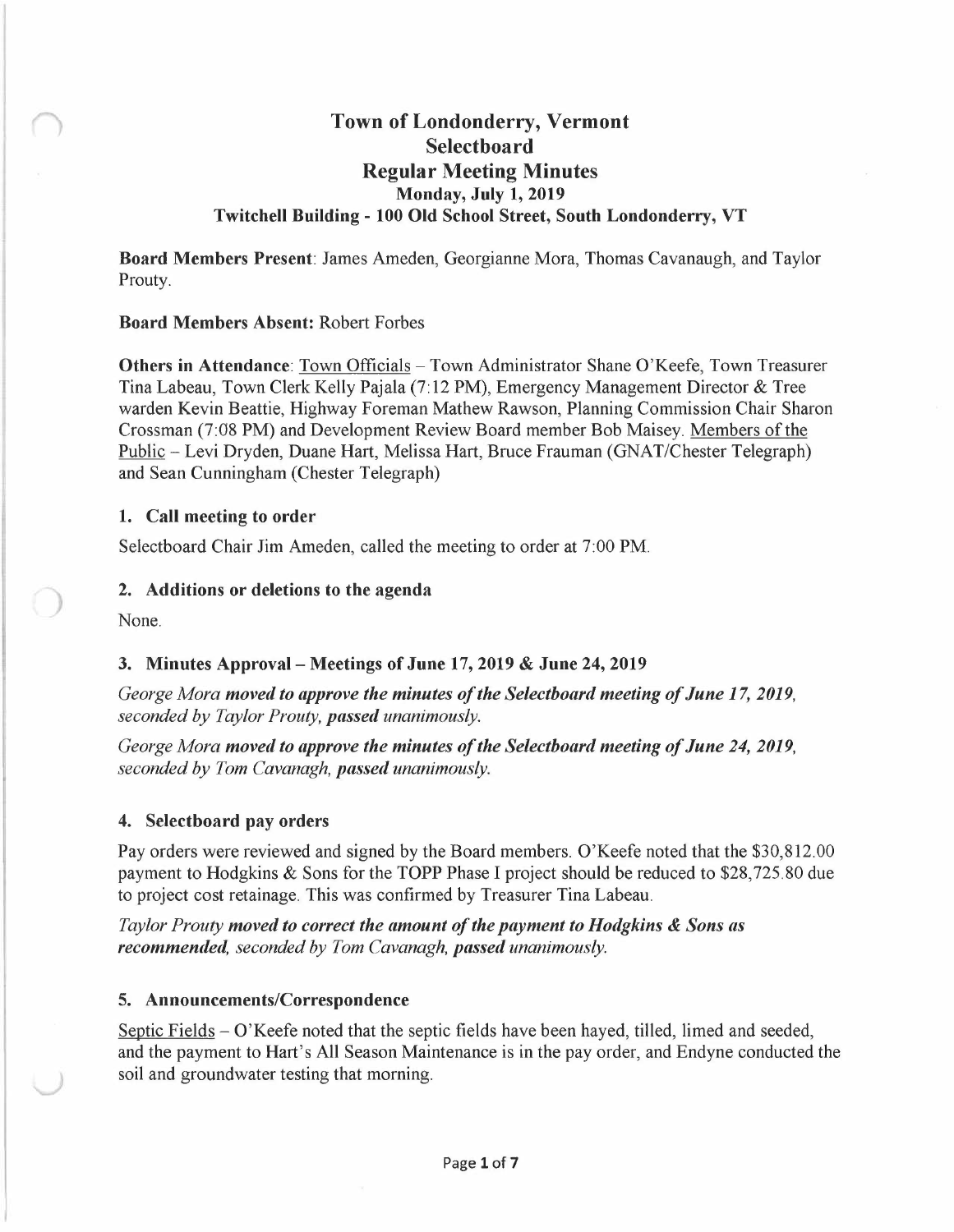Springfield Hospital – He also noted that the Board's meeting packet included a notice from Springfield Hospital about its bankruptcy filing.

Water/Wastewater project  $- O'$ Keefe shared a copy of the Request for Qualifications that had been issued that day seeking submittals from engineers interested in conducting the feasibility study for village municipal wastewater and water systems.

Brattleboro Development Credit Corporation – He also noted that the meeting packet included an announcement from BDCC about a new community facilities assistance program. He suggested that there could be assistance for improvements to the Town Office and Town Hall.

It was noted that BDCC has asked to meet with the Board to discuss its assistance to the Town, and Ameden suggested seeing if the agenda for the July 15 meeting works for them.

Town Office Renovations – O'Keefe pointed out that the floors in the Town Clerk and Town Treasurer's office have been refinished and they look great. Labeau mentioned that the new counters would be coming the next day.

### **6. Visitors and Concerned Citizens**

Emergency Preparedness Training - Bruce Frauman from the Mighty Londonderry Community Resilience Organization noted that the G-191 training has been rescheduled from July 24 and 25 to July 31 and August 1 from 5:00 PM to 8:30 PM to avoid conflict with another meeting being held. His training provides officials with the knowledge and skills they need to operate an EOC and interface it with an Incident Command System (JCS) field operation.

#### **7. Town Officials Business**

)

# **a. Emergency Management Director/Tree warden - Emerald Ash Borer**

Tree Warden Kevin Beattie gave an update on infestation of emerald ash borers (EAB), noting that there are an increasing number of findings of EAB infestations in Vermont, as close as 30-40 miles from Londonderry. He is meeting with tree wardens from neighboring communities and they are all making recommendations to their respective Selectboards.

He stated that he estimates there are 1,600 ash trees in in Town rights-of-way, or roughly 35 trees per mile. He is not certain about how many trees will be handled by Green Mountain Power in its line clearing efforts, and how many will be done by the Town either by Town forces or contractors. He spoke about establishing a capital reserve fund for this effort, and mentioned that some towns are preemptively taking down trees, which is likely to cost less overall and is safer.

Beattie mentioned that the trees can be infected for 4 or 5 years before they show signs. It was suggested that the Town crew look for hazard trees to address sooner. Overall projected costs are in the vicinity of \$200 thousand but could be less.

Ameden suggested that the Highway crew should keep records of potential problem trees outside of the utility right-of-way that the Town will likely have to handle, such as when doing roadside mowing.

Mora also raised the issue of infestation brown-tailed moth caterpillars, particularly in Maine.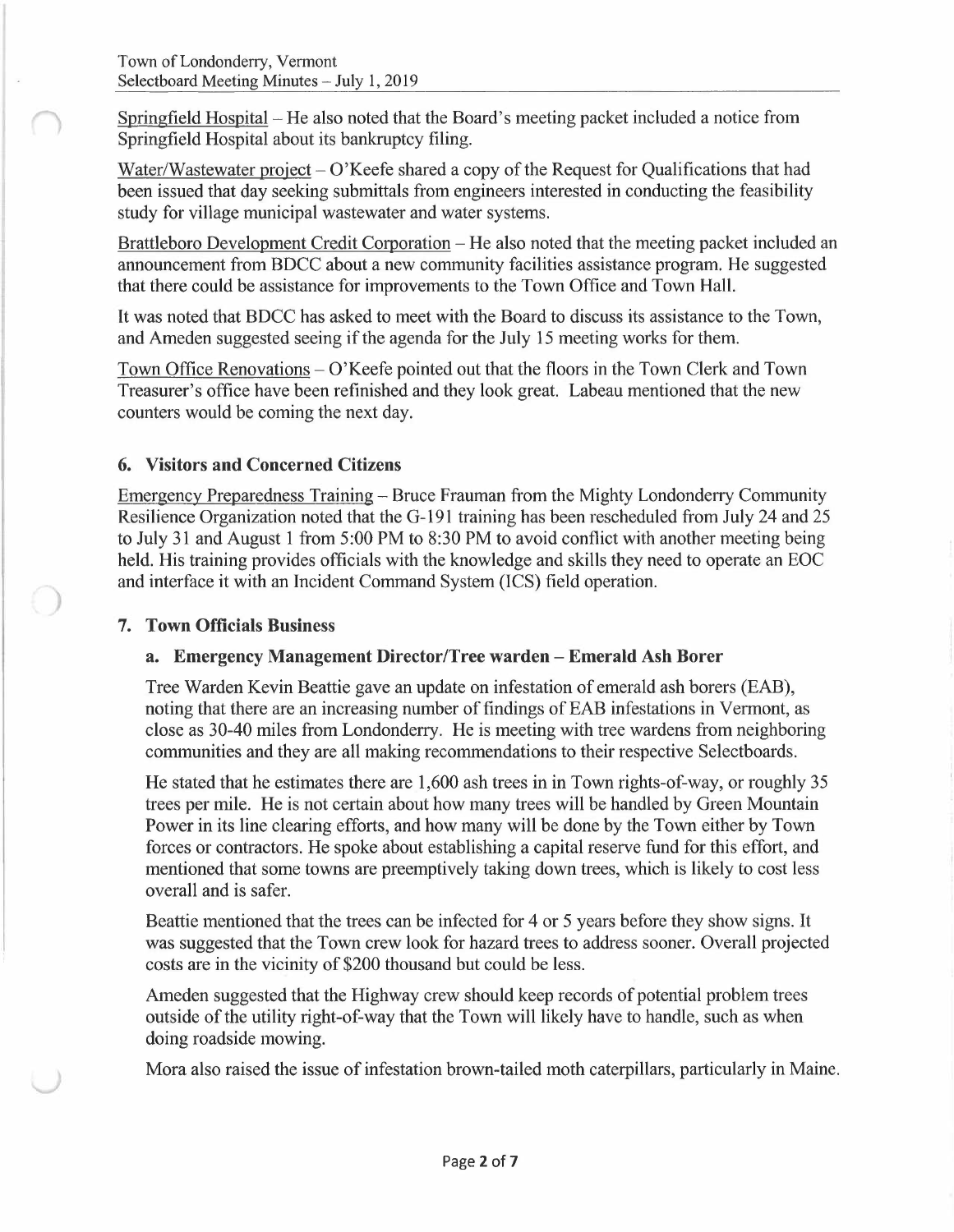)

### **b. Emergency Management Director - Hazard Mitigation Grant for Local Hazard Mitigation Plan**

Beattie gave an update on the grant for preparation of the Local hazard Mitigation Plan. It will go out to bid soon. He mentioned that the grant was for \$7,612.50 in FEMA funding which comes with a 25% local match, which can be in-kind work.

### **c. Planning Commission - Discuss request for assistance from Windham Regional Commission for assistance regarding Lowell Lake plan**

George Mora mentioned that she had stated to the Lowell lake Working Group that they might want to contact the Windham Regional Commission to assist with planning and zoning issues. The response to the LL WG from WRC indicated that such requests must come from the Selectboard or Planning Commission. Both Mora and Crossman followed up independently with phone calls to WRC's Executive Director, who indicated that the WRC may be able to assist with regard to the State's plans for Lowell Lake State Park, such as its compliance with the Town Plan and the regional Plan, and clarification of the Conservation District overlay. Mora and Crossman look to meet with the WRC's Assistant Director and want to make sure there is Selectboard buy-in to this process. Crossman stated that the Planning Commission was discussed this and is also supportive of the idea. She stated that the Conservation Commission has urged the Planning Commission to produce a position statement, which has not been done yet. In anticipation of concept plans coming from the State soon, she said the Commission members feel that they need to get up to speed on the State's plan and its compatibility with the Town Plan goals; they want to be able to participate intelligently from an informed perspective. She stated that the Commission voted to recommend that we take this take this opportunity to work with WRC with Selectboard support.

Crossman stated that this assistance from WRC may be part of the Town's annual services offered at no additional cost. Mora and Crossman will find out about this and report back if there are additional fees.

*George Mora moved to request technical assistance from the Windham Regional Commission to assess the compatibility of current VT State Parks management plans with the Londonderry Town Plan and Windham Regional Plan, and other pertinent standards,*  to be considered by the Town in the event of new development plans presented for Lowell *Lake State Park, seconded by Tom Cavanagh, passed unanimously.* 

# **d. Zoning Administrator - Review demolition progress in zoning enforcement matter**

Regarding ongoing Zoning Bylaw violations at property located at 213 Middletown Road owned by James Twitchell, which has been discussed at the previous several meetings, O'Keefe stated that he had inspected the property earlier in the day and all building debris has been removed from the site to his satisfaction as Zoning Administrator.

He noted that the excavation area was not up to grade except for one side of the cellar hole, and he recommended that the site be covered over or filled to grade with clean fill to eliminate a falling hazard as required by Zoning Bylaw Section 401. He mentioned that early in the process he had discussed this with the property owner. He stated that by and large the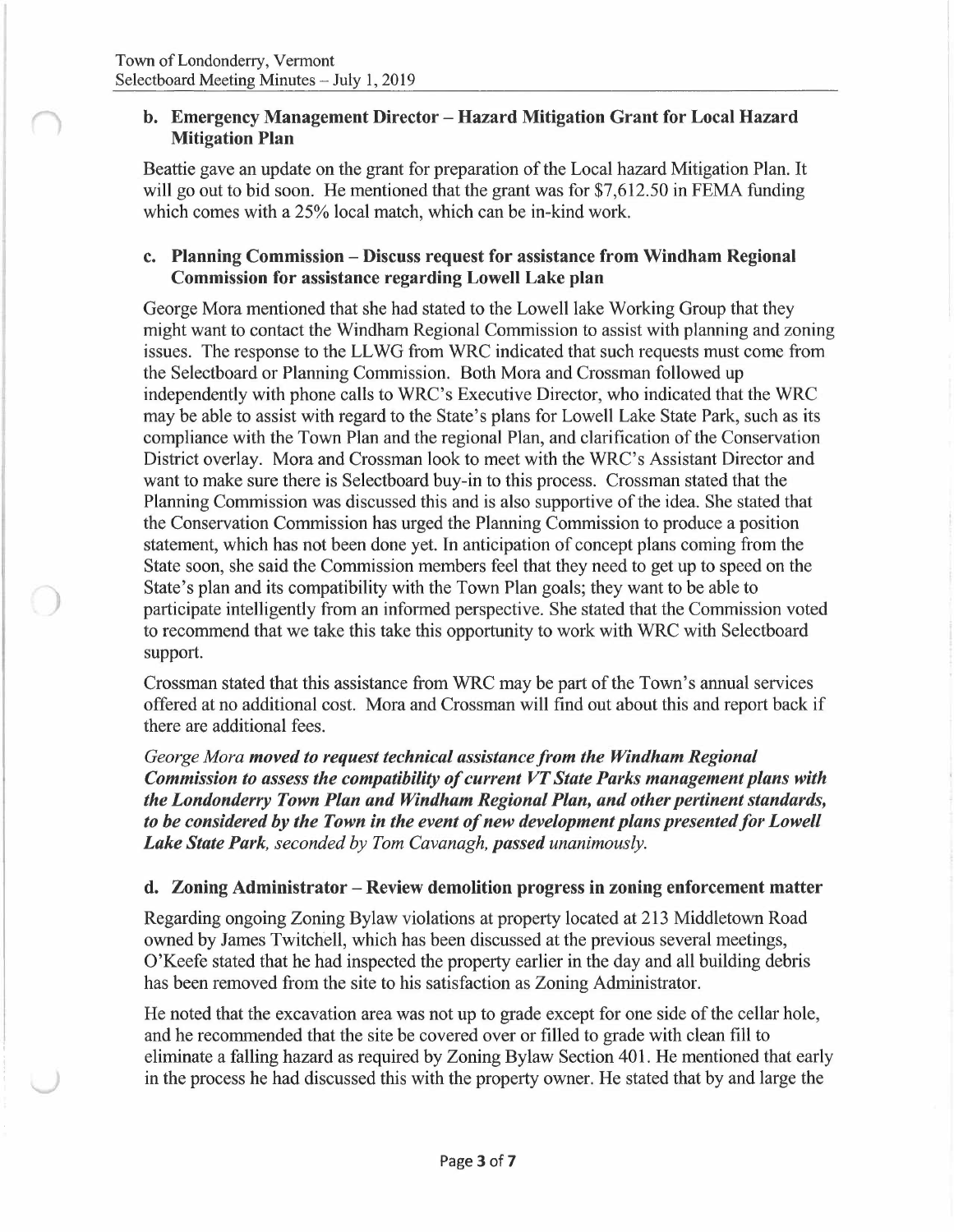violation had been remediated, and that the cellar hole is simply a detail. Ameden stated that he'd discuss this with Bob Forbes, who has assisted Mr . Twitchell, about this.

### **8. Transfer Station**

Tom Cavanagh mentioned that the new Transfer Station Use Policy seems to be working well except for a few people who are not fully following it, but it's being worked on. Tina Labeau mentioned that the new speed limit signs for the Transfer Station would be coming this week.

### **9. Roads and Bridges**

)

### **a. Department updates**

Matt Rawson noted that some blacktop is in the works, and vehicle fuel usage was 352.8 gallons last month.

Ameden noted that new Highway Department employee Daniel Diaz, will be starting on July 10th.

Ameden also noted that the flail head mower has been ordered and will be delivered in the next few weeks. It was budgeted at \$20,000 and came in at about \$15,500.

# **b. Sign letter to VTrans requesting reduction of speed limit and dedicated turning lane on Route 11 in vicinity of the Flood Brook School**

This matter was discussed at the previous meeting. O'Keefe had researched the previous effort of four years ago to have the speed limit reduced and had provided the Board with all relevant correspondence and the State's traffic study. The Board reviewed the proposed letter to the State.

*Taylor Prouty moved to sign a letter to VTrans requesting reduction of the speed limit during school hours and a dedicated eastbound turning lane in the vicinity of the Flood Brook School, seconded by George Mora, passed unanimously.* 

# **c. Letter of intent to participate in the 2019 Municipal Roads Grants in Aid Program**

The Board briefly reviewed documentation participate in the Municipal Roads Grants-in-Aid program, which provides funding specifically dedicated to assist the Town with requirements of the Municipal Roads General Permit. The Town works with the Windham regional Commission on this effort.

*Taylor Prouty moved to sign a letter of intent to participate in the 2019 Municipal Roads Grants in Aid Program, seconded by George Mora, passed unanimously.* 

# **10. Old Business**

# **a. Discuss TOPP Phase** I **progress - change order**

O'Keefe noted that the project again has run in to ledge by the well head and it is recommended that the drainage plan be amended to drain some of the building toward and down the bank leading from the Town Office to the Town Garage Street. The proposed extra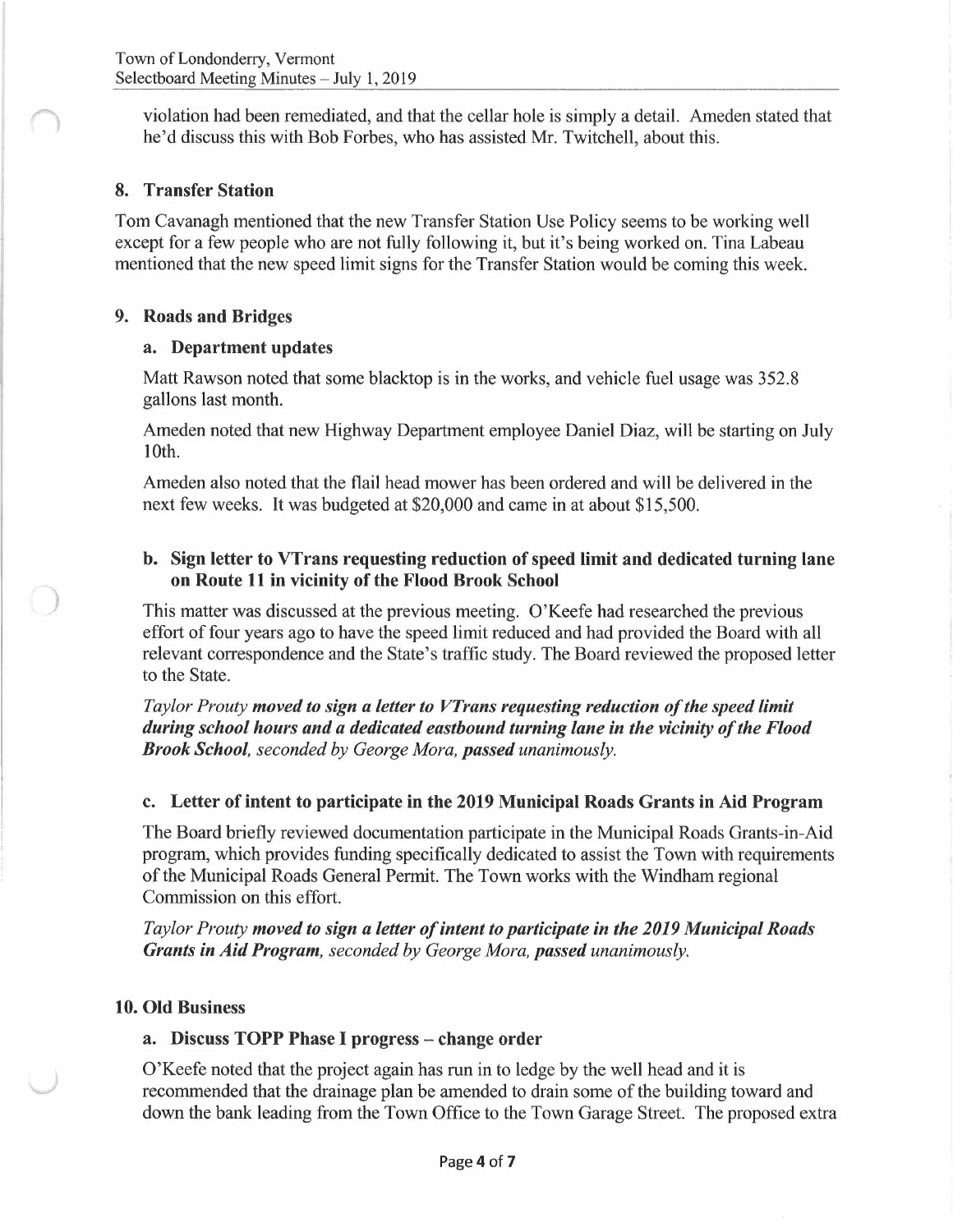cost for this change order is \$4,795. Including the first change order of \$6,853, the total project cost is now at \$83,003, up 14% from the original bid of \$71,355.

*Taylor Prouty moved to approve a change order #2 for the TOPP Phase I project in the amount of \$4,795, and authorize the Town Administrator to execute any necessary related contractual documents, seconded by George Mora, passed unanimously.* 

#### **11. New Business**

*)* 

### **a. Consider membership and terms of appointment for Conservation Commission**

O'Keefe noted that he had been working with each of the Town's boards and commissions to straighten out member terms, and he provided the most recent minutes of the Conservation Commission, which had voted to recommend that the Commission go from 5 to 7 members, to establish revised terms for its members and also to appointment of a new member, Jane MacKugler.

There was discussion about some of those serving on the commission not having been approved by the Selectboard. Amended stated that the boards and commissions need to better inform the Selectboard of their actions.

*George Mora moved to increase the membership of the Conservation Commission from* **<sup>5</sup>** *to* 7 *members, and appoint the following individuals to the Commission with transitional staggered 4-year terms as follows: Kathie Stone and Steve Swinburne for terms extending from 2017 to May 31, 2021; Sunny Wright and Irwin Kuperberg to terms extending from 2018 to May 31, 2022; and, Helen Hamman, Mark Wright and Jane MacKugler to terms extending from 2019 to May 31, 2023, seconded by Taylor Prouty, passed unanimously.* 

# **b. Review bids and award contract for 2019 parks maintenance**

O'Keefe noted that he had put out an invitation to bid for parks maintenance, and that bids came in from Alberti Landscape & Construction, Dryden's Outdoor, Inc., Hart's All Season Maintenance, Dana R. Griswold, and David Van Routon. The Board reviewed the bids and a tabulation of the bids prepared by O'Keefe, and it was noted that there were low bids from several of the bidders for various work covered under the Invitation to Bid. The selection criteria were briefly discussed.

*Taylor Prouty moved to accept the bid from Dryden's Outdoor, Inc. for maintenance of Memorial, Pingree and Williams Parks, and to authorize the Town Administrator to enter into a contract agreement for these services on behalf of the Town, seconded by, passed unanimously.* 

# **c. Sign letter to sender of old postcard of Lowell lake**

The Board reviewed a postcard showing Lowell Lake from long ago and an accompanying letter. Town Clerk Kelly Pajala spoke to this matter and suggested the Board acknowledge this with a letter of thanks.

*Tom Cavanagh moved to sign a letter of thanks to Lowell Joerg/or sending an historic photograph of Lowell Lake, seconded by George Mora, passed unanimously.*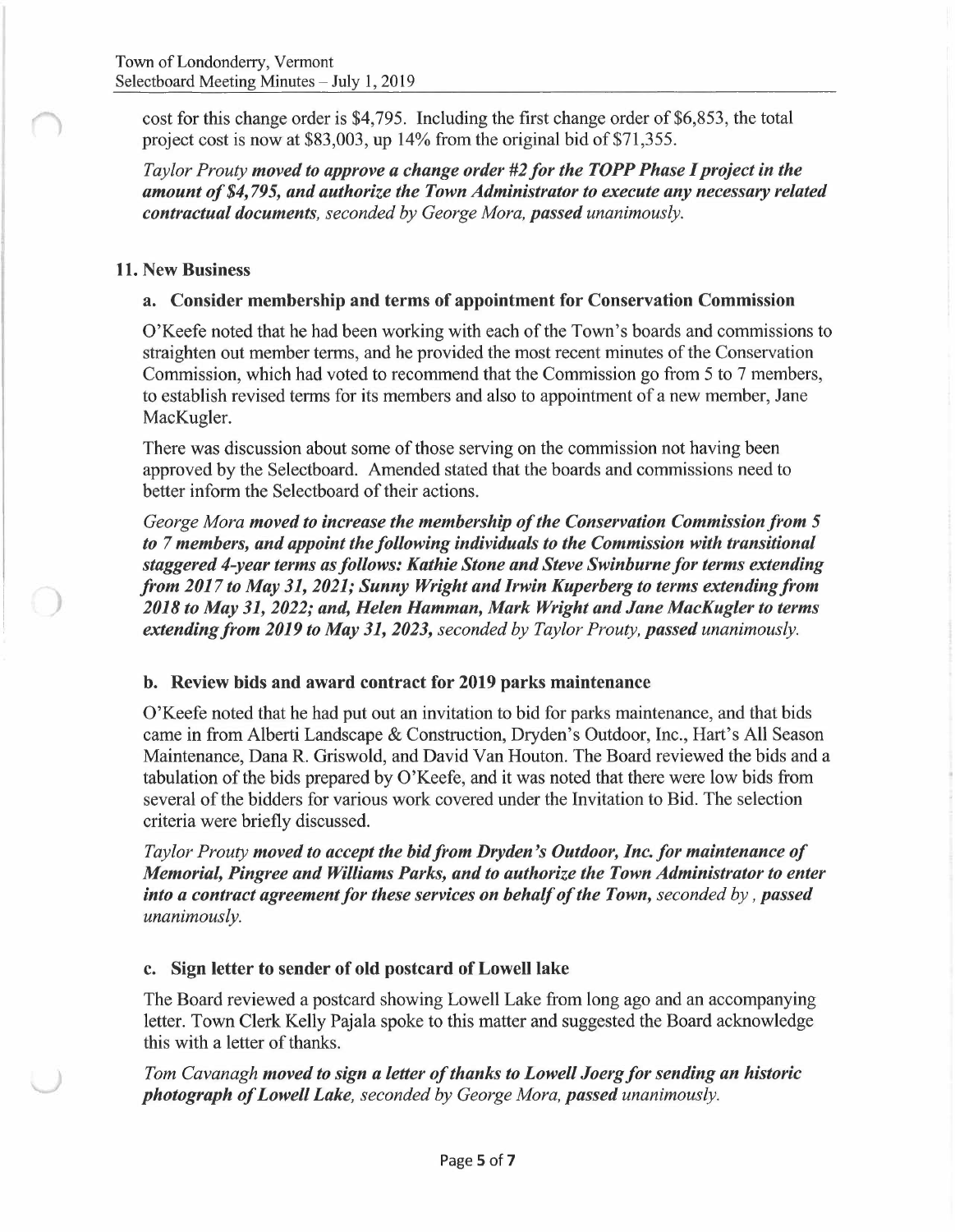### **d. Request to donate property to the Town - Brophy Lane (Parcel #066032.000)**

The Board reviewed a request to accept a gift of unimproved property on Brophy Lane owned by Marie Hill. An engineering report indicates that the property is undevelopable, and O'Keefe noted that she has offered it to her neighbors, but they're not interested. Ameden noted that he was of the opinion that the Town should not take property off the tax roles unless there is a direct benefit to the Town. There was general agreement between the Board members that it would not be a good precedent to accept property in this way.

*George Mora moved to decline the offer of a gift of unimproved property located on Brophy Lane (Parcel 066032.000) from property owner Marie Hill, seconded by Taylor Prouty, passed unanimously.* 

O'Keefe will write the owner a letter noting the Board's decision and its appreciation of the offer.

### **12. Executive Session - The appointment or employment or evaluation of a public officer or employee per 1 V.S.A. 313 (a)(3)**

*Taylor Prouty moved that the Board enter executive session to discuss the evaluation of a*  **Town employee, pursuant to Title 1, Section 313(a)(3)a**, seconded by George Mora, passed *unanimously.* 

The Board entered executive session at 8:05 PM. O'Keefe was invited to attend at 8:35 PM.

The Board came out of executive session at 9: 18 PM. No announcements or decisions were made.

#### **13. Adjourn**

)

*George Mora moved to adjourn the meeting, seconded by Taylor Prouty, passed unanimously.*  The meeting adjourned at 9:19 PM.

The next regular meeting of the Selectboard is scheduled for July 15, 2019, following a 6:30 PM meeting of the Board of Civil Authority.

Respectfully Submitted,

Shane P. O'Keefe

Town Administrator

*Approved August 5, 2019.* 

**LONDONDERRY SELECTBOARD** 

**Zimes Ameden**, Chair

Mora, Vice-Chair

Page **6** of **7**